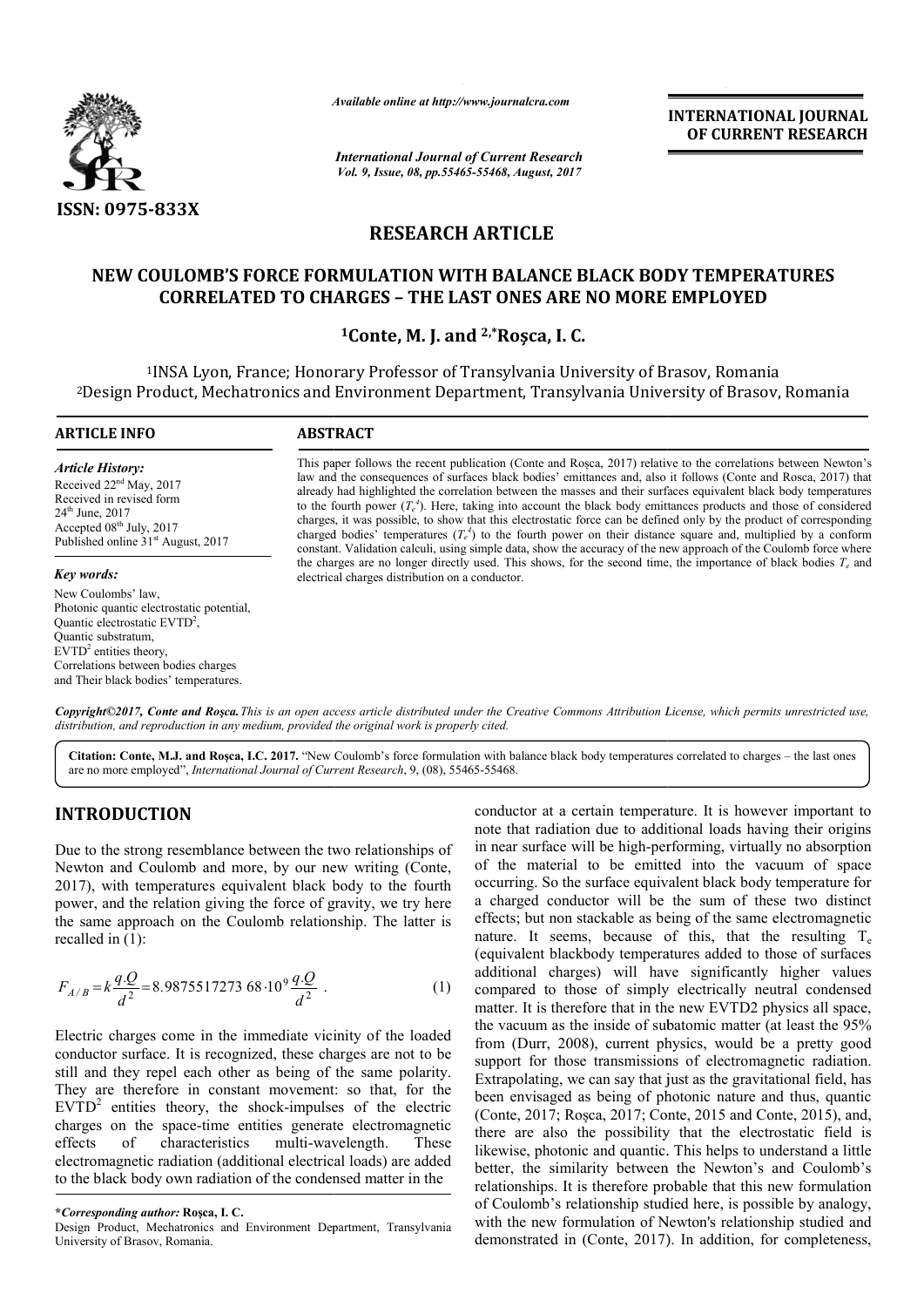we have shown and considered in (Conte and Roșca, 2005) a revisit of the electromagnetic interaction by EVTD2 entities theory in which it is especially necessary that there be a mini black hole in zero resulting potential. Also in (Conte, 2015), there was a demonstration of equivalence between electric charge, energy and mass based on the quantic nature of the load.

### **ORIGINAL RELATIONSHIP OF CHARGED BODIES EMMITTANCES, SIMILARLY TO THE ELECTRO-STATIC COULOMB'S FORCE**

By extending the work (Conte, 2017; Conte, 2017 and Conte, 2015), and after introduction reminders, the idea of establishing, if possible, a similarity between the Coulomb relationship and a relationship with a product not of the loads but of their surfaces emittance (Stefan Boltzmann) respective in *Te*, seems attractive. This relationship of electrostatic forces, named  $F_{Te_{A/B}}$  is the product of black bodies' emittances and of additional charges of charged objects, A and B, divided by the square of their distance  $(d^2)$  between the gravity centers, multiplied by a constant *X*, unknown for moment. This relationship (similar to Coulomb) is written with transformations on the model that can be described in (2):

$$
F_{Te_{A/B}} = \frac{\sigma T_{eA}^4 \cdot \sigma T_{eB}^4}{d^2} X = P_{Te/m^6}^P \cdot X = P_{Te/m^2} \cdot \sigma^2 \cdot X \tag{2}
$$

Thus we have  $\frac{\sigma_{\ell A} \cdot \sigma_{\ell B}}{d^2} = P_{T e/m}^P$  $T^4_{eA} \!\cdot\! \sigma\! T$  $\frac{1}{2}$   $\frac{1}{T}$   $\frac{T_e}{m}$ <sup>6</sup>  $\frac{\sigma T_{eA}^4 \cdot \sigma T_{eB}^4}{2} = P_{T_{eA} \cup 6}^P$ , which is somehow the photonic power radiated on  $m^6$ , expressed by the surfaces emittances product divided by the square of the reciprocal distance *d*. If we include the Stefan Boltzmann constant square product  $(\sigma^2)$  in the constant *X* another constant,  $D_{Te}$ , is obtained:

$$
P_{Te/m^2} = \frac{T_{eA}^4 \cdot T_{eB}^4}{d^2} \text{ and } \sigma^2 \cdot X = D_{Te} \,, \tag{3}
$$

hence (2) is written as:

$$
F_{Te_{A/B}} = D_{Te} \frac{T_{eA}^4 \cdot T_{eB}^4}{d^2} \tag{4}
$$

More, in corresponding measure units, square Stefan Boltzmann constant is expressed as:  $\left[\sigma^2\right] \approx W^2 \cdot m^{-4} \cdot K^{-8}$ wherefrom results:  $\left| P_{T e/m^6}^P \right| \approx W^2 \cdot m^{-6}$  and by extension:

$$
\left[ P_{T e/m}^P \right] \approx N^2 \cdot m^2 \cdot m^{-6} \cdot s^{-2} \approx N^2 \cdot m^{-4} \cdot s^{-2}.
$$
\n(5)

Now it is assumed that a unit *N* in the relation (5) can match and represent the Coulomb force  $F_{A/B}$ , between the bodies A and B, which uses the considered load values, their reciprocal distance and Coulomb's constant. We will therefore establish the consistent relationship to this and finally, digital applications will be done to see if this situation is ultimately appropriate or not. *It then comes from (5), in yet hypothetical correspondence:*

$$
\left| P_{T e/m^6}^P \right| \approx \left[ F_{A/B} \right] N \cdot m^{-4} \cdot s^{-2} \tag{6}
$$
\n
$$
= F_{T e 1} \cdot \mu = 4.8721615866 \cdot 10^{-16} \cdot T_{e 1}^8 \tag{6}
$$

But unlike the work (Conte and Roșca, 2017) we do not have all the data to make at this stage, a digital verification. It is firstly necessary to determine the constant  $DT_e$  and further the equivalent (charged black body) temperatures  $T_{eA}$  and  $T_{eB}$  for the considered charged conductors.

#### **DETERMINATION OF THE CONSTANT** *DTE***, THE EQUIVALENT BLACK BODIES TEMPERATURES AND THE CONDUCTOR CHARGES**

In order to rapidly and simply obtain the above mentioned parameters through the Coulomb's law  $(F_{A/B})$ , entire values charges (measured in coulombs) and distances of 1 m will be took into account. Thus, different values respective to next cases will be:

 $F_{1+/1}$ = $k$ =8.987551727368·10<sup>9</sup>,  $F_{2+/2}$ =4 $k$ , $F_{2+/3}$  = 6  $k$ ,  $F_{2+/4}$  = 8  $k, F_{2+/5} = 10 \; k, F_{2+/6} = 12 \; k.$ 

Now we can write the expression of the relationship  $F_{TeAB}$  for two charges +2 and -2 and by making the assumption that it is equal to the corresponding value of the direct relationship of Coulomb. More, with the hypothesis that  $T_{e2}$  and  $T_{e2+}$  have identical values in the same environment (Terrestrial ground), where:

$$
F_{Te_{2-/2+}} = D_{Te} \frac{T_{e_{2-}}^8}{1^2} = F_{2-/2+} = 4k \tag{7}
$$

From  $(7)$  results:

$$
T_{e2}^4 = \sqrt{\frac{4k}{D_{Te}}} \tag{8}
$$

 $=\frac{T_{\text{A}}^4 \cdot T_{\text{e}}^4}{d^2}$  and  $\sigma^2 \cdot X = D_{T_e}$ , (3) estimated at 254°K. Due to the very low intake of these charges it is assumed that the rise of the resulting  $T_e$  by this effect is Let us consider two very small loads of  $10^{-3}$  C, one positive the other negative separated by  $I$  *m* on Earth whose soil  $T_e$  is estimated at 254°K. Due to the very low intake of these charges restricted and eventually  $T_e$  charged surfaces would be increased to about  $T_{e0.001^+} = 256$ °K. Coulomb's force and the force  $F_{Te\ 0.001-/-0.001+}$  will give, in this case:

$$
F_{AB\,0.001-\/0.001+} = k \frac{10^{-6}}{1^2} = 8.987551727368 \cdot 10^3 =
$$
  
=  $F_{Te\,0.001-\/0.001+} = D_{Te} \frac{T_{e\,0.001+}^8}{1^2} = k \cdot 10^{-6}.$  (4)

Hence, the value for the  $D_{Te}$  constant is:

$$
D_{Te} = \frac{8987.551727368}{256^8} = 4.872161586610^{-16} N \cdot m^2 \cdot K^{-8}.
$$
 (9)

After determining - estimating  $D_{Te}$ , will follow calculi for determining *Te* of electrically charged bodies' surfaces. Coulomb forces for various charges always one meter spaced will be essential marks for these calculations. Thus we can write:

$$
F_{A/B1-/1+} = 8.9875517273 \cdot 68.10^9 \frac{1.1}{1^2} =
$$
  
=  $F_{Te \ 1-/1+} = 4.8721615866 \cdot 10^{-16} \cdot T_{e \ 1-}^8$  (6)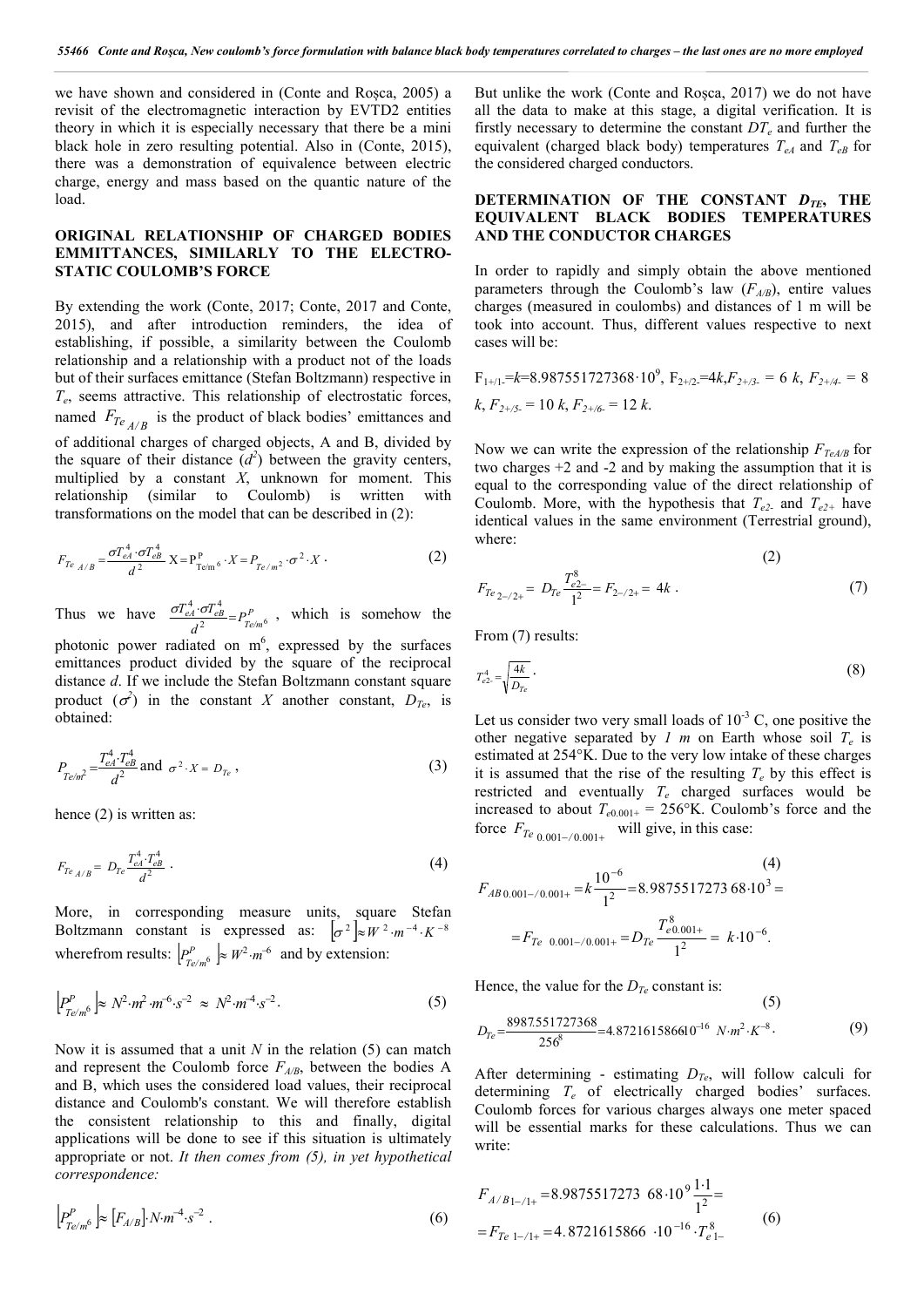and, hence:  $T_{e1} = 1439.6^{\circ} K \approx 1440^{\circ} K$ . For determining  $T_e$  in the other cases:

$$
F_{A/B2-/2+} = 8.987551727368 \cdot 10^{9} \frac{4}{1^{2}} =
$$
  
=  $F_{Te \ 2-/2+} = 4.8721615866 \cdot 10^{-16} \cdot T_{e \ 2-}^{8}$ 

and this gives:  $T_{e2} = 1711.97^{\circ} K \approx 1712^{\circ} K$ .

$$
F_{A/B3-/3+} = 8.987551727368 \cdot 10^{9} \frac{9}{1^{2}} =
$$
  
=  $F_{Te_{3-}/3+} = 4.8721615866 \cdot 10^{-16} \cdot T_{e_{3-}}^{8} \Rightarrow$   
 $\Rightarrow T_{e_{3-}} = 1893.83^{o} K \approx 1894^{o} K$   
 $F_{A/B4-/4+} = 8.987551727368 \cdot 10^{9} \frac{16}{1^{2}} =$ 

$$
=F_{Te\ 4-/4+}=4.8721615866\cdot10^{-16}\cdot T_{e\ 4-}^8\Rightarrow
$$
  

$$
\Rightarrow T_{e\ 4-}=2035.9^{\circ} K\approx 2036^{\circ} K.
$$

According to this calculation mode,  $T_e$  corresponding for loads of less than *1C* can also be determined. For example, we shall obtain:

$$
T_{e\,0.5-} = 1210.55^{\circ} K
$$
,  $T_{e\,0.05-} = 68074^{\circ} K$ ,  $T_{e\,0.005-} = 382.81^{\circ} K$  and,  
 $T_{e\,0.001-} = 255.999^{\circ} K$ .

The developed relationship is correct since the initially estimated and chosen value for the  $T_e$  of a load of 0.001 C is found out, i.e. *256°K*.

It can be seen that the growth of  $T_e$  due to the steady increase in charge on the considered conductors' surface is not linear. Based on these determinations we have:

$$
T_{e2} - T_{e1-} = 1712 - 1440 = 272^{\circ} K,
$$
  
\n
$$
T_{e3} - T_{e2-} = 1894 - 1712 = 182^{\circ} K,
$$
  
\n
$$
T_{e4} - T_{e3-} = 2036 - 1894 = 142^{\circ} K.
$$

The most probably explanation for this evolution is that as far as the state of charge increases at the conductor periphery, additional ones are obliged to locate more deeply under the surface. Thereby the deeper emitted electromagnetic radiation are increasingly absorbed to reach the outside space. Thus the effective yield on the growth of the surface  $T_e$  equivalence are diminished in these cases.

### **COULOMB RELATIONSHIP AND THAT USING EQUIVALENCE TEMPERATURES** *TeA/B* **CONCORDANCE VERIFICATION**

Both types of determinations - Coulomb and the new relationship  $F_{TeA/B}$ , will be calculated for the various electrostatic forces for loads duets whose resultant  $T_e$  were calculated in the previous section. The values couples are, respectively, the next, under the same operating conditions:

$$
F_{AB1-/2+} = k \frac{2}{1^2} = 2.8.987551727368.10^9 =
$$
  
= 17975103574.736  $N \approx F_{Te \ 1-/2+} = D_{Te} \frac{T_{e1-}^4 \cdot T_{e2+}^4}{1^2} =$   
= 4.8721615866.10<sup>-16</sup>.(1439.6)<sup>4</sup>.(1712)<sup>4</sup> =  
= 17976456023.271 *N*;

$$
F_{AB2-/3+} = k \frac{6}{1^2} = 6.8.987551727368 \cdot 10^9 =
$$
  
= 53925310724.209  $N \approx F_{Te_{2-}/3+} = D_{Te} \frac{T_{e2-}^4 \cdot T^4 e_{3+}}{1^2} =$   
= 4.8721615866 \cdot 10^{-16} \cdot (1712)^4 \cdot (1893.83)^4 =  
= 53839459622.229 *N*;  

$$
F_{AB_{3-}/4+} = k \frac{12}{1^2} = 12.8.987551727368 \cdot 10^9 =
$$
  
= 107850621448.418  $N \approx F_{Te_{3-}/4+} = D_{Te} \frac{T_{e3-}^4 \cdot T^4 e_{4+}}{1^2} =$   
= 4.8721615866 \cdot 10^{-16} \cdot (1893.83)^4 \cdot (2036)^4 =  
= 107695300000 *N*.

For these three dual case determinations of electrostatic forces it is evident that there are good agreements for these values couples. The verification could be multiplied with many other cases. So the relationship, new formulation of Coulomb law, give very similar results and in line with the original relationship. Employing the resulting  $T_e$  equivalence black bodies and the charges instead of themselves is perfectly justified in this writing. This will take into account one of the effects of electrical charges within and on the periphery of condensed matter, electrically charged, therefore generating electromagnetic radiation by shock-impulses on  $EVTD<sup>2</sup>$  entities of quantic space-time of the basic structure of all the universal nature. *In good justification, we can write the new correlation* (10) of  $F_{Te_{q_1/q_2}}$  with the Coulomb relationship:

$$
F_{Te_{q_1/q_2}} = D_{Te} \frac{T_{eq_1}^4 \cdot T_{eq_2}^4}{d^2} = F_{A_{q_1}/B_{q_2}} = k \frac{q_1 \cdot q_2}{d^2} \,,\tag{10}
$$

with  $D_T = 4.8721615866 \cdot 10^{-16} N \cdot m^2 \cdot K^{-8}$ .

#### **Conclusion**

Concluding on the two new formulations: of gravitational forces (Conte and Roșca, 2017) and that, here, of the electrostatic forces, it can be said that the masses and charges may be replaced by the respective states of energy powers in form of electromagnetic radiation characterized by *Te* of involved bodies. It should be noted that the equivalent black body temperature added to that of electric charges, are becoming higher as the load increases (calculations of previous section). This is perhaps closer to the case of the outer layers surrounding the Sun. Four layers are enumerated: the closest – photosphere, then the chromospheres, then the crown and, finally the heliosphere, the mostouter. Each temperature is increasing towards the periphery to achieve, it seems, *1 million degrees for the crown, for example*. This growth of the various most outer temperatures is in principle unexplained. From the considerations that have just been made here, it is possible enouncing the hypothesis that it would be an increase of the electrical states at the most outer layers which increase the electromagnetic radiation. What would, thus, grow the equivalent temperatures mainly of the heavy charges, which in equivalence blackbody would translate the emitted radiation to the very short wavelengths (extreme UV). Thus the corresponding *Te* would take increasingly higher values to the outer layers of the Sun.